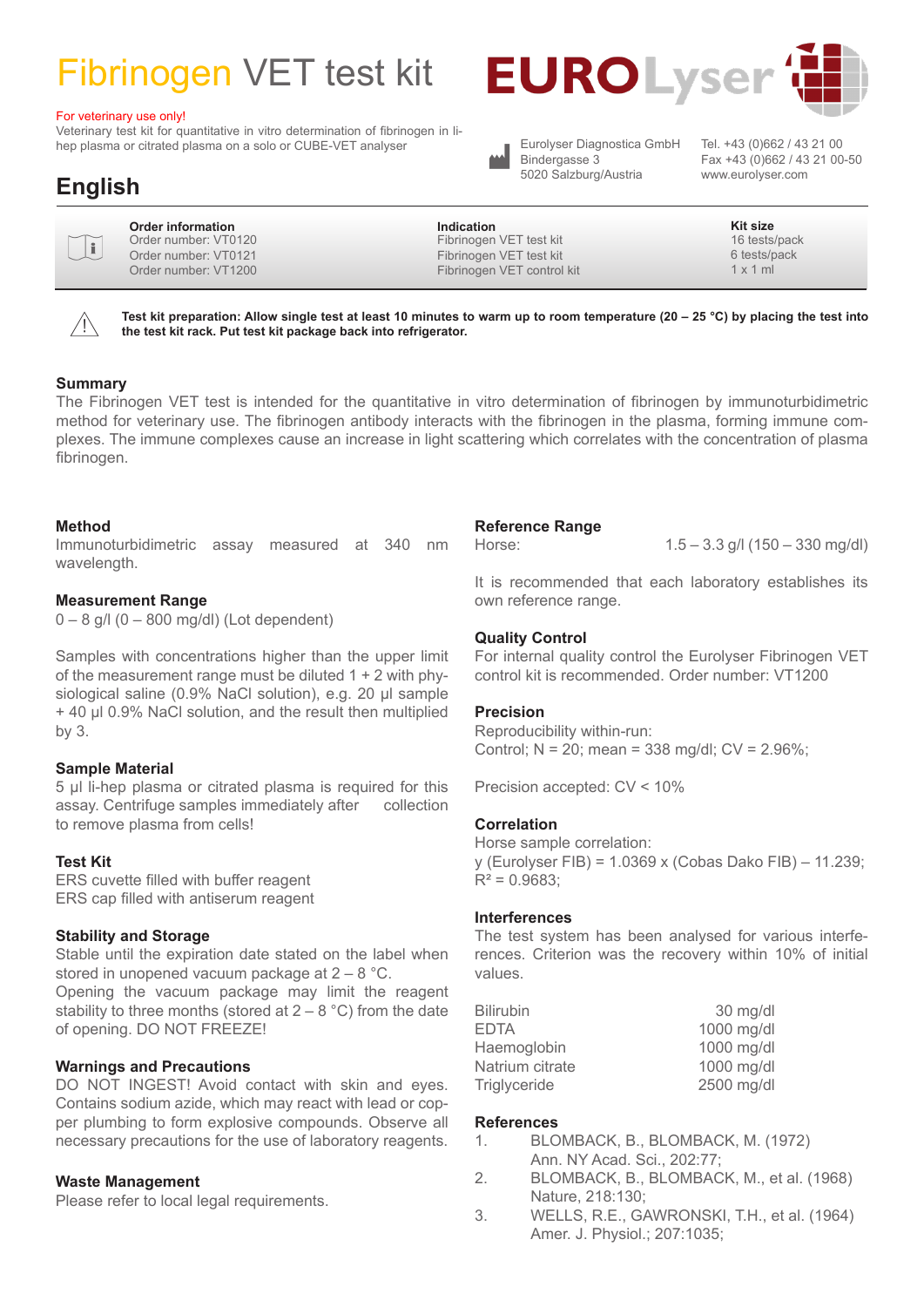# Fibrinogen VET Testkit

#### Nur für den Veterinärgebrauch!

Veterinär-Testkit für die quantitative In-vitro Bestimmung von Fibrinogen in Li-Hep Plasma oder Zitrat-Plasma am solo oder CUBE-VET Analyser.



5020 Salzburg/Austria

Tel. +43 (0)662 / 43 21 00 Fax +43 (0)662 / 43 21 00-50 www.eurolyser.com

### **Deutsch**

i

| <b>Bestellinformation</b> |
|---------------------------|
| Bestellnummer: VT0120     |
| Bestellnummer: VT0121     |
| Bestellnummer: VT1200     |
|                           |

**Bestellinformation Bezeichnung Packungsgröße** Fibrinogen VET Testkit Fibrinogen VET Testkit Fibrinogen VET Control Kit

16 Tests/Packung 6 Tests/Packung 1 x 1 ml



**Vorbereitung des Testkits: Der Einzeltest muss min. 10 Minuten auf Raumtemperatur (20 – 25 °C) aufgewärmt werden. Geben Sie dazu den Test aus der Packung und setzen Sie ihn in das Testkit-Rack. Geben Sie die Testpackung zurück in den Kühlschrank.**

#### **Zusammenfassung**

Der Fibrinogen VET Test ist zur quantitativen In-vitro-Bestimmung, mittels Immunturbidimetrie, von Fibrinogen in veterinärer Anwendung zu verwenden. Die Fibrinogen-Antikörper interagieren mit dem Fibrinogen im Plasma und bilden dabei Immunkomplexe. Die Immunkomplexe verursachen eine Erhöhung der Lichtbrechung, die mit der Konzentration von Fibrinogen im Plasma korreliert.

#### **Methode**

Immunturbidimetrische Messung bei 340 nm Wellenlänge.

#### **Messbereich**

0 – 8 g/l (0 – 800 mg/dl) (Lot abhängig)

Proben mit höheren Konzentrationen als das obere Limit des Messbereichs müssen 1 + 2 mit physiologischer Kochsalzlösung (0,9% NaCl-Lösung) verdünnt, z.B. 20 µl Probe + 40 µl 0,9% NaCl-Lösung, und das Ergebnis anschließend mit dem Faktor 3 multipliziert werden.

#### **Probenmaterial**

Für diesen Test wird 5 µl Li-Hep Plasma oder Zitrat-Plasma benötigt. Probe sofort nach Entnahme zentrifugieren und Plasma von Zellen trennen!

#### **Testkit**

ERS Küvette befüllt mit Puffer-Reagenz ERS Kappe befüllt mit Antiserum-Reagenz

#### **Stabilität und Lagerung**

Stabil bis zum aufgedruckten Haltbarkeitsdatum, wenn in ungeöffneter Vakuumpackung bei 2 – 8 °C gelagert. Die Stabilität kann mit dem Öffnen der Vakuumpackung auf drei Monate ab Öffnungsdatum (bei 2 – 8 °C gelagert) limitiert werden. NICHT EINFRIEREN!

#### **Warnungen und Vorsichtsmaßnahmen**

NICHT VERSCHLUCKEN! Kontakt mit Haut und Augen vermeiden. Enthält Natriumazid, welches mit Blei- oder Kupferrohren reagieren und explosives Gemisch bilden kann. Beachten Sie die notwendigen Vorsichtsmaßnahmen für den Umgang mit Laborreagenzien.

#### **Entsorgung**

Bitte beachten Sie immer die lokalen gesetzlichen Vorschriften.

#### **Referenzbereich**

Pferd: 1,5 – 3,3 g/l (150 – 330 mg/dl)

Es wird empfohlen, dass jedes Labor seinen eigenen Referenzbereich definiert.

#### **Kontrollmaterial**

Zur internen Qualitätskontrolle sollte das Eurolyser Fibrinogen VET Control Kit verwendet werden. Bestellnummer: VT1200

#### **Präzision**

Reproduzierbarkeit "within-run": Kontrolle; N = 20; mean = 338 mg/dl; CV = 2,96%;

Akzeptierte Präzision: CV < 10%

#### **Korrelation**

Pferde Probe Korrelation: y (Eurolyser FIB) = 1,0369 x (Cobas Dako FIB) – 11,239;  $R^2 = 0.9683$ ;

#### **Interferenzen**

Das Testsystem wurde auf verschiedene Störsubstanzen analysiert. Ein akzeptables Ergebnis wurde definiert als Abweichung kleiner als 10% des Ausgangswertes.

| $30$ mg/dl |
|------------|
| 1000 mg/dl |
| 1000 mg/dl |
| 1000 mg/dl |
| 2500 mg/dl |
|            |

#### **Referenzen**

- 1. BLOMBACK, B., BLOMBACK, M. (1972) Ann. NY Acad. Sci., 202:77;
- 2. BLOMBACK, B., BLOMBACK, M., et al. (1968) Nature, 218:130;
- 3. WELLS, R.E., GAWRONSKI, T.H., et al. (1964) Amer. J. Physiol.; 207:1035;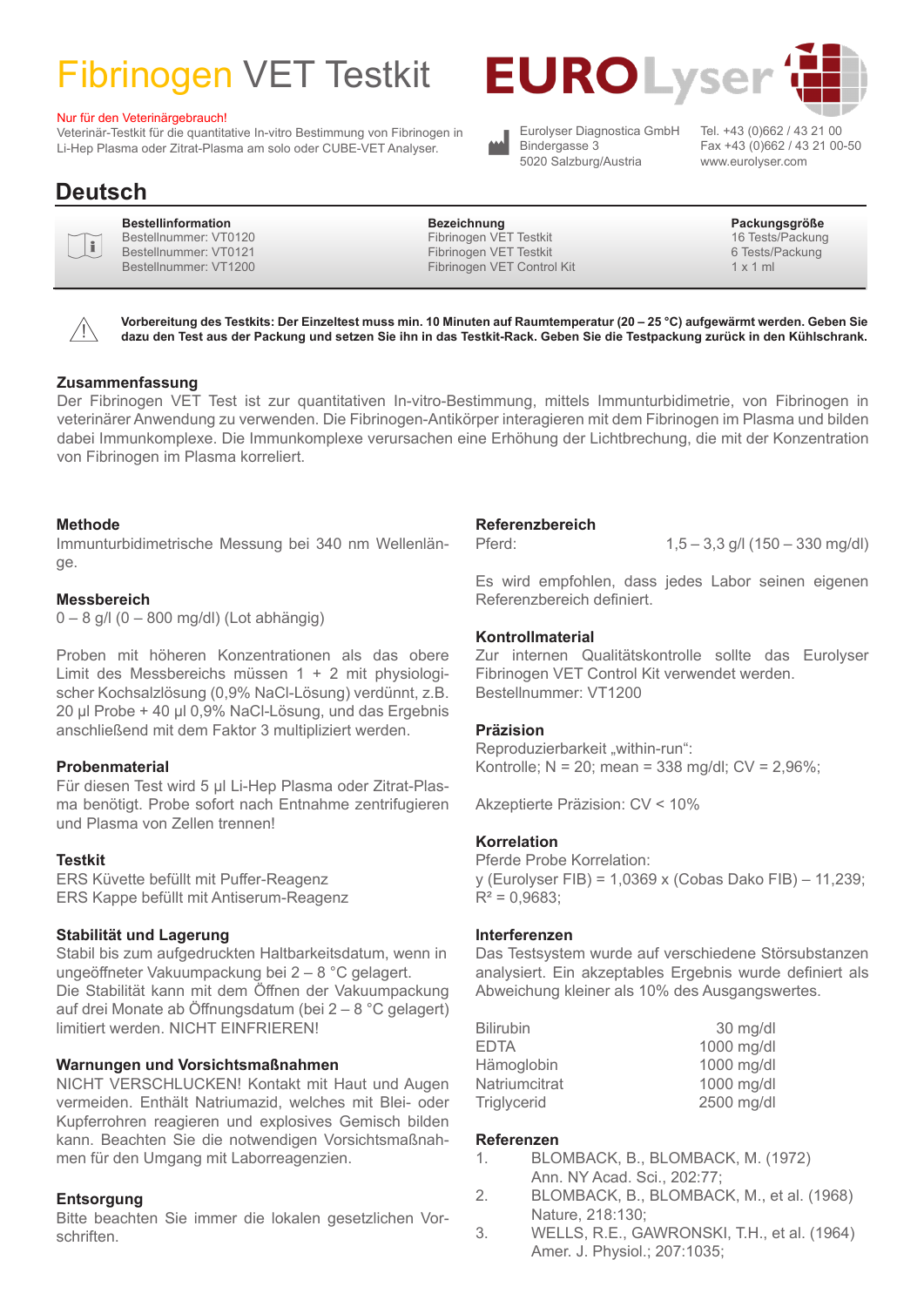# Durchführung eines Fibrinogen VET Tests Processing of a Fibrinogen VET test







2.2